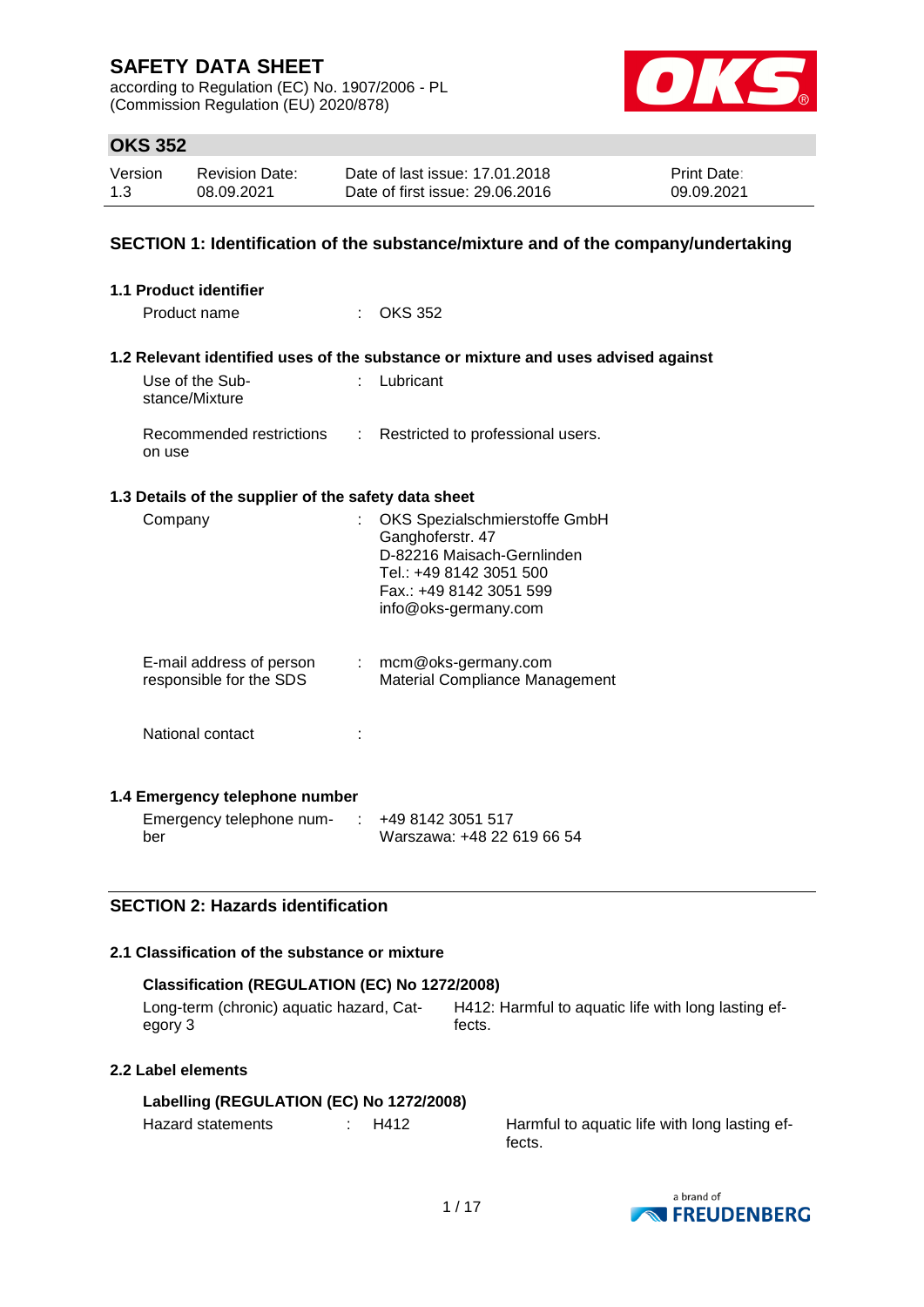according to Regulation (EC) No. 1907/2006 - PL (Commission Regulation (EU) 2020/878)



### **OKS 352**

| Version | Revision Date: | Date of last issue: 17.01.2018  | <b>Print Date:</b> |
|---------|----------------|---------------------------------|--------------------|
| -1.3    | 08.09.2021     | Date of first issue: 29,06,2016 | 09.09.2021         |
|         |                |                                 |                    |

Precautionary statements : **Prevention:** 

P273 Avoid release to the environment.

### **2.3 Other hazards**

This substance/mixture contains no components considered to be either persistent, bioaccumulative and toxic (PBT), or very persistent and very bioaccumulative (vPvB) at levels of 0.1% or higher.

Ecological information: The substance/mixture does not contain components considered to have endocrine disrupting properties according to REACH Article 57(f) or Commission Delegated regulation (EU) 2017/2100 or Commission Regulation (EU) 2018/605 at levels of 0.1% or higher.

Toxicological information: The substance/mixture does not contain components considered to have endocrine disrupting properties according to REACH Article 57(f) or Commission Delegated regulation (EU) 2017/2100 or Commission Regulation (EU) 2018/605 at levels of 0.1% or higher.

### **SECTION 3: Composition/information on ingredients**

### **3.2 Mixtures**

Chemical nature : ester oil

Synthetic hydrocarbon oil

### **Components**

| Chemical name      | CAS-No.                    | Classification    | specific concen- | Concentration |
|--------------------|----------------------------|-------------------|------------------|---------------|
|                    | EC-No.                     |                   | tration limit    | (% w/w)       |
|                    |                            |                   | M-Factor         |               |
|                    | Index-No.                  |                   | <b>Notes</b>     |               |
|                    | <b>Registration number</b> |                   | Acute toxicity   |               |
|                    |                            |                   | estimate         |               |
| tris(methylphenyl) | 1330-78-5                  | Repr.2; H361      |                  | $>= 0.25 - 1$ |
| phosphate          | 809-930-9                  | Aquatic Acute1;   | M-Factor: 1/1    |               |
|                    |                            | H400              |                  |               |
|                    |                            | Aquatic Chronic1; |                  |               |
|                    |                            | H410              |                  |               |

For explanation of abbreviations see section 16.

### **SECTION 4: First aid measures**

#### **4.1 Description of first aid measures**

If inhaled : Obtain medical attention. Remove person to fresh air. If signs/symptoms continue, get medical attention. Keep patient warm and at rest. If unconscious, place in recovery position and seek medical

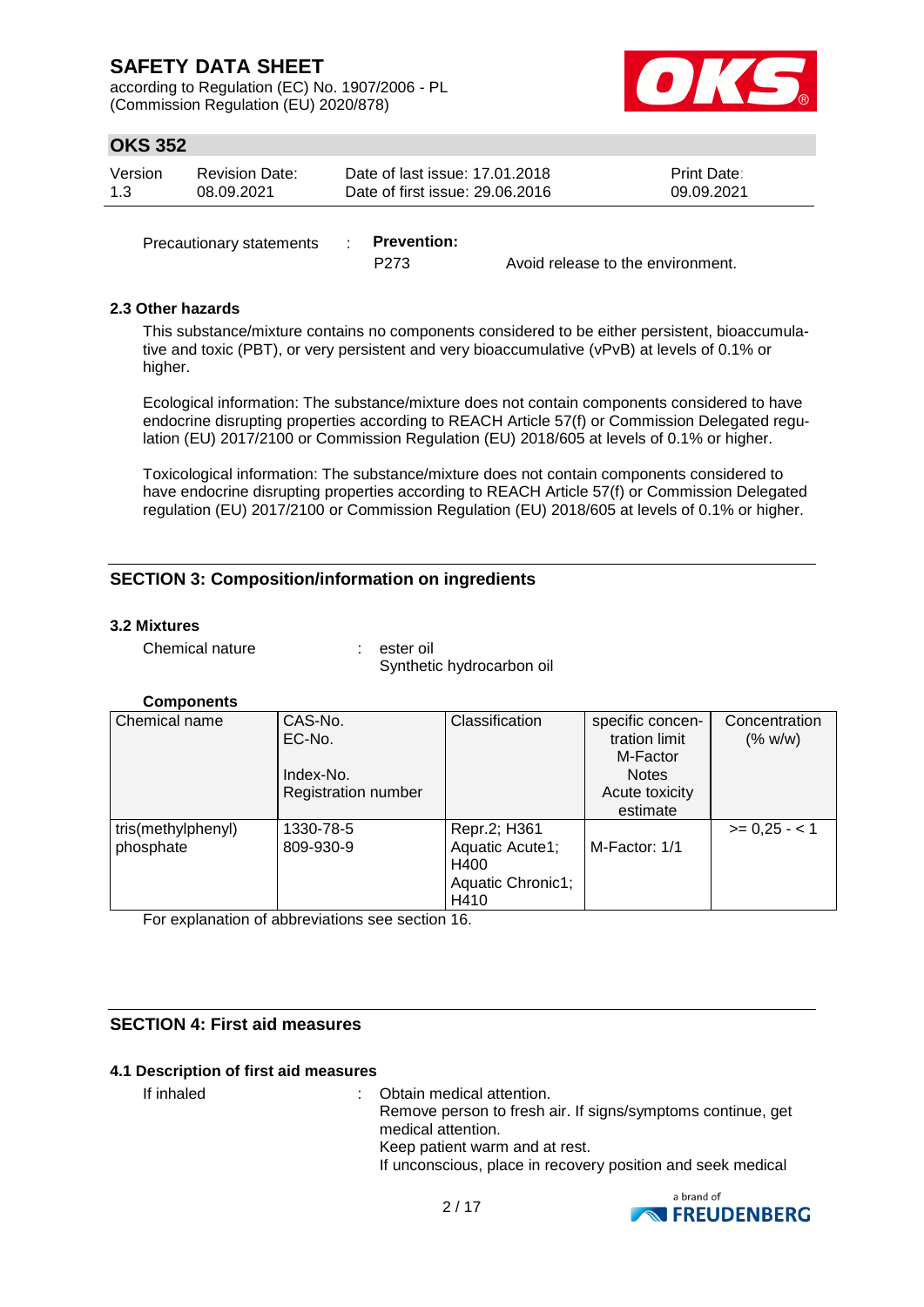according to Regulation (EC) No. 1907/2006 - PL (Commission Regulation (EU) 2020/878)



### **OKS 352**

| Version<br>1.3 | <b>Revision Date:</b><br>08.09.2021 | Date of last issue: 17,01,2018<br>Date of first issue: 29.06.2016                                                                                                                                                                                                                     | Print Date:<br>09.09.2021 |
|----------------|-------------------------------------|---------------------------------------------------------------------------------------------------------------------------------------------------------------------------------------------------------------------------------------------------------------------------------------|---------------------------|
|                |                                     | advice.<br>Keep respiratory tract clear.<br>If breathing is irregular or stopped, administer artificial respira-<br>tion.                                                                                                                                                             |                           |
|                | In case of skin contact             | Take off all contaminated clothing immediately.<br>Get medical attention immediately if irritation develops and<br>persists.<br>Wash clothing before reuse.<br>Thoroughly clean shoes before reuse.<br>Wash off immediately with plenty of water.                                     |                           |
|                | In case of eye contact              | Rinse immediately with plenty of water, also under the eyelids,<br>for at least 10 minutes.<br>If eye irritation persists, consult a specialist.                                                                                                                                      |                           |
| If swallowed   |                                     | Move the victim to fresh air.<br>If unconscious, place in recovery position and seek medical<br>advice.<br>Keep respiratory tract clear.<br>Do NOT induce vomiting.<br>Obtain medical attention.<br>Rinse mouth with water.<br>Never give anything by mouth to an unconscious person. |                           |

#### **4.2 Most important symptoms and effects, both acute and delayed**

| Symptoms     | : No information available. |
|--------------|-----------------------------|
| <b>Risks</b> | : None known.               |

### **4.3 Indication of any immediate medical attention and special treatment needed**

- 
- Treatment : No information available.

### **SECTION 5: Firefighting measures**

| 5.1 Extinguishing media           |                                                                               |
|-----------------------------------|-------------------------------------------------------------------------------|
| Suitable extinguishing media      | Use water spray, alcohol-resistant foam, dry chemical or car-<br>bon dioxide. |
| Unsuitable extinguishing<br>media | : High volume water jet                                                       |

### **5.2 Special hazards arising from the substance or mixture**

| Hazardous combustion prod- : Carbon oxides |                       |
|--------------------------------------------|-----------------------|
| ucts                                       | Nitrogen oxides (NOx) |

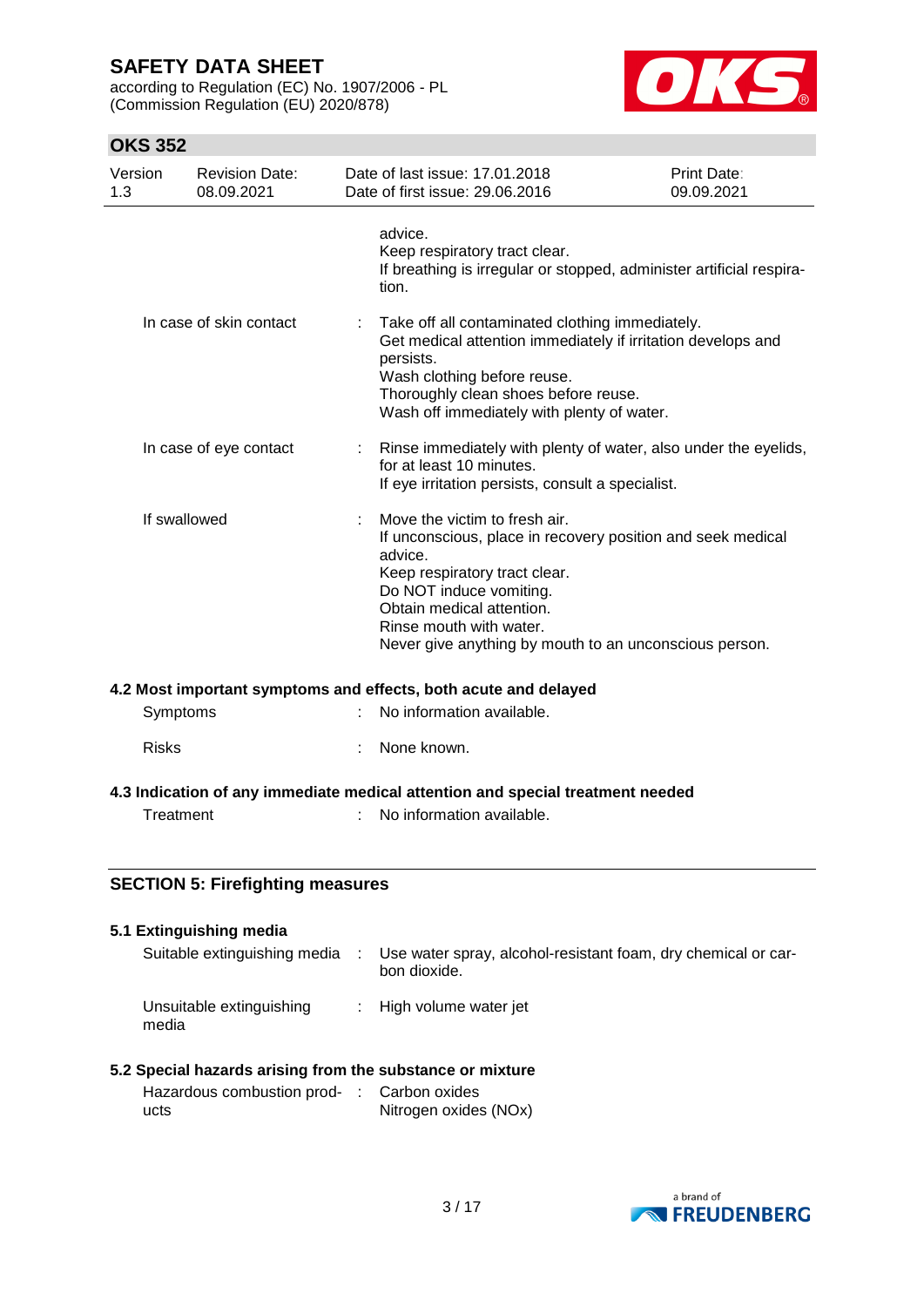according to Regulation (EC) No. 1907/2006 - PL (Commission Regulation (EU) 2020/878)



### **OKS 352**

| Version<br>1.3 | <b>Revision Date:</b><br>08.09.2021                | Date of last issue: 17.01.2018<br>Date of first issue: 29,06,2016                                                                                                       | <b>Print Date:</b><br>09.09.2021 |
|----------------|----------------------------------------------------|-------------------------------------------------------------------------------------------------------------------------------------------------------------------------|----------------------------------|
|                | 5.3 Advice for firefighters                        |                                                                                                                                                                         |                                  |
|                | Special protective equipment :<br>for firefighters | In the event of fire, wear self-contained breathing apparatus.<br>Use personal protective equipment. Exposure to decomposi-<br>tion products may be a hazard to health. |                                  |
|                | Further information                                | Standard procedure for chemical fires.<br>Collect contaminated fire extinguishing water separately. This<br>must not be discharged into drains.                         |                                  |

### **SECTION 6: Accidental release measures**

|                                                          | 6.1 Personal precautions, protective equipment and emergency procedures                                                                                                                                                                        |
|----------------------------------------------------------|------------------------------------------------------------------------------------------------------------------------------------------------------------------------------------------------------------------------------------------------|
| Personal precautions                                     | : Evacuate personnel to safe areas.<br>Use personal protective equipment.<br>Ensure adequate ventilation.<br>Do not breathe vapours or spray mist.<br>Refer to protective measures listed in sections 7 and 8.                                 |
| <b>6.2 Environmental precautions</b>                     |                                                                                                                                                                                                                                                |
| Environmental precautions                                | : Do not allow contact with soil, surface or ground water.<br>Prevent further leakage or spillage if safe to do so.<br>If the product contaminates rivers and lakes or drains inform<br>respective authorities.                                |
| 6.3 Methods and material for containment and cleaning up |                                                                                                                                                                                                                                                |
| Methods for cleaning up                                  | : Contain spillage, and then collect with non-combustible ab-<br>sorbent material, (e.g. sand, earth, diatomaceous earth, ver-<br>miculite) and place in container for disposal according to local<br>/ national regulations (see section 13). |

#### **6.4 Reference to other sections**

For personal protection see section 8.

### **SECTION 7: Handling and storage**

### **7.1 Precautions for safe handling**

| Advice on safe handling | Do not breathe vapours or spray mist.                        |
|-------------------------|--------------------------------------------------------------|
|                         | Avoid contact with skin and eyes.                            |
|                         | For personal protection see section 8.                       |
|                         | Smoking, eating and drinking should be prohibited in the ap- |
|                         | plication area.                                              |
|                         | Wash hands and face before breaks and immediately after      |
|                         | handling the product.                                        |
|                         | Do not get in eyes or mouth or on skin.                      |
|                         | Do not get on skin or clothing.                              |
|                         | Do not ingest.                                               |

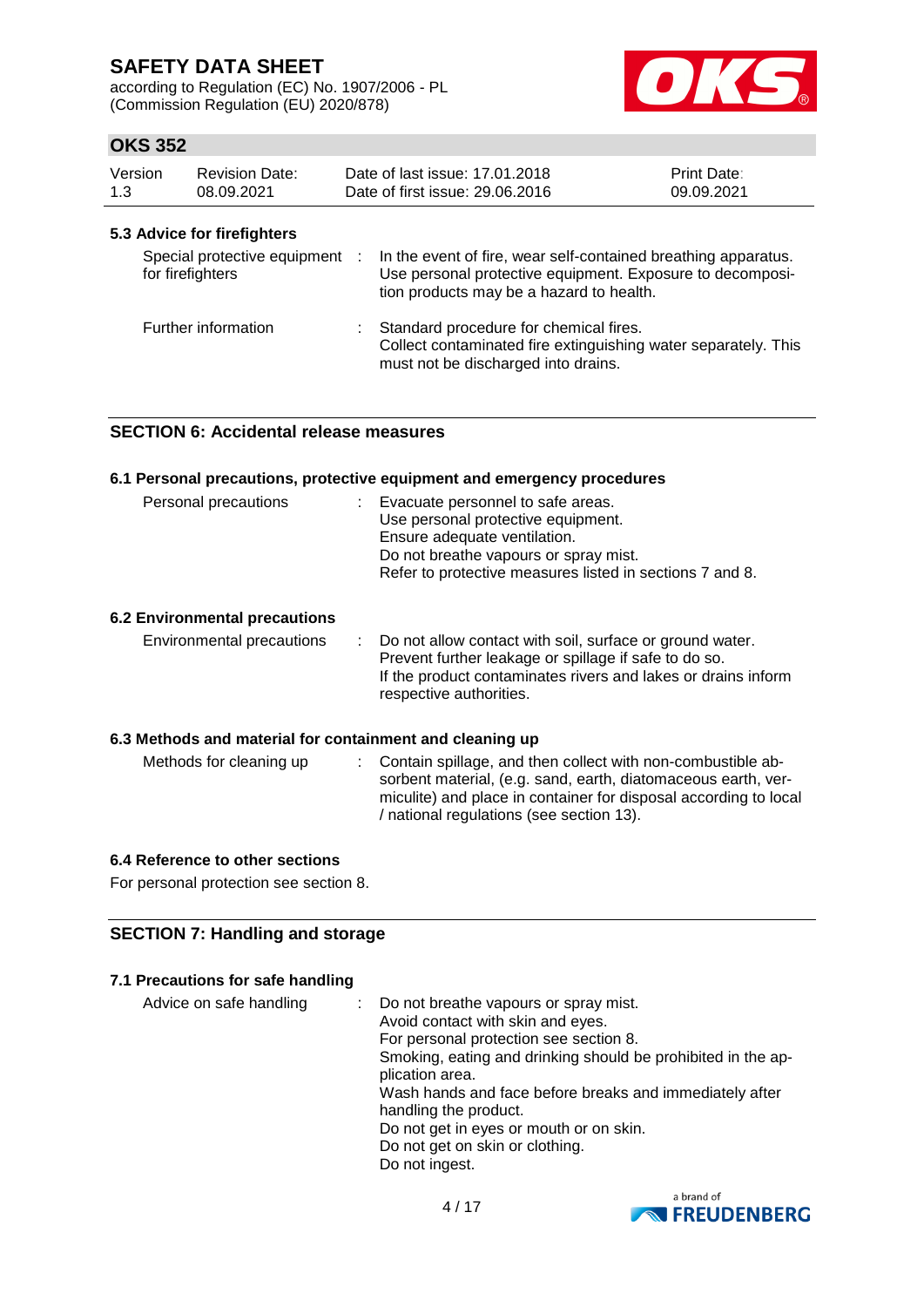according to Regulation (EC) No. 1907/2006 - PL (Commission Regulation (EU) 2020/878)



### **OKS 352**

| Version<br>1.3                                   | <b>Revision Date:</b><br>08.09.2021 |    | Date of last issue: 17.01.2018<br>Date of first issue: 29,06,2016                                                                                                                                                                                                                                                              | Print Date:<br>09.09.2021 |
|--------------------------------------------------|-------------------------------------|----|--------------------------------------------------------------------------------------------------------------------------------------------------------------------------------------------------------------------------------------------------------------------------------------------------------------------------------|---------------------------|
|                                                  |                                     |    | Do not repack.<br>Do not re-use empty containers.<br>These safety instructions also apply to empty packaging which<br>may still contain product residues.<br>Keep container closed when not in use.                                                                                                                            |                           |
|                                                  | Hygiene measures                    |    | : Wash face, hands and any exposed skin thoroughly after<br>handling.                                                                                                                                                                                                                                                          |                           |
|                                                  |                                     |    | 7.2 Conditions for safe storage, including any incompatibilities                                                                                                                                                                                                                                                               |                           |
| Requirements for storage<br>areas and containers |                                     | t. | Store in original container. Keep container closed when not in<br>use. Keep in a dry, cool and well-ventilated place. Containers<br>which are opened must be carefully resealed and kept upright<br>to prevent leakage. Store in accordance with the particular<br>national regulations. Keep in properly labelled containers. |                           |
|                                                  | 7.3 Specific end use(s)             |    |                                                                                                                                                                                                                                                                                                                                |                           |
|                                                  | Specific use(s)                     |    | Specific instructions for handling, not required.                                                                                                                                                                                                                                                                              |                           |

### **SECTION 8: Exposure controls/personal protection**

### **8.1 Control parameters**

Contains no substances with occupational exposure limit values.

#### **Derived No Effect Level (DNEL) according to Regulation (EC) No. 1907/2006:**

| Substance name                                                                   | End Use | Exposure routes | Potential health ef-<br>fects | Value                   |
|----------------------------------------------------------------------------------|---------|-----------------|-------------------------------|-------------------------|
| thiodiethylene bis[3-<br>(3,5-di-tert-butyl-4-<br>hydroxy-<br>phenyl)propionate] | Workers | Inhalation      | Long-term systemic<br>effects | $3$ mg/m $3$            |
|                                                                                  | Workers | Inhalation      | Acute systemic ef-<br>fects   | $3$ mg/m $3$            |
|                                                                                  | Workers | Skin contact    | Long-term systemic<br>effects | 13,8 mg/kg              |
| tris(methylphenyl)<br>phosphate                                                  | Workers | Inhalation      | Long-term systemic<br>effects | $0,47 \text{ mg/m}$ 3   |
|                                                                                  | Workers | Inhalation      | Acute systemic ef-<br>fects   | $1,11 \, \text{mg/m}$ 3 |
|                                                                                  | Workers | Skin contact    | Long-term systemic<br>effects | $3,3$ mg/kg<br>bw/day   |
|                                                                                  | Workers | Skin contact    | Acute systemic ef-<br>fects   | 74 mg/kg<br>bw/day      |
|                                                                                  | Workers | Skin contact    | Acute local effects           | 16 mg/kg<br>bw/day      |

#### **Predicted No Effect Concentration (PNEC) according to Regulation (EC) No. 1907/2006:**

| Substance name                     | <b>Environmental Compartment</b> | Value |
|------------------------------------|----------------------------------|-------|
| thiodiethylene bis[3-(3,5-di-tert- | Sewage treatment plant           | ma/l  |

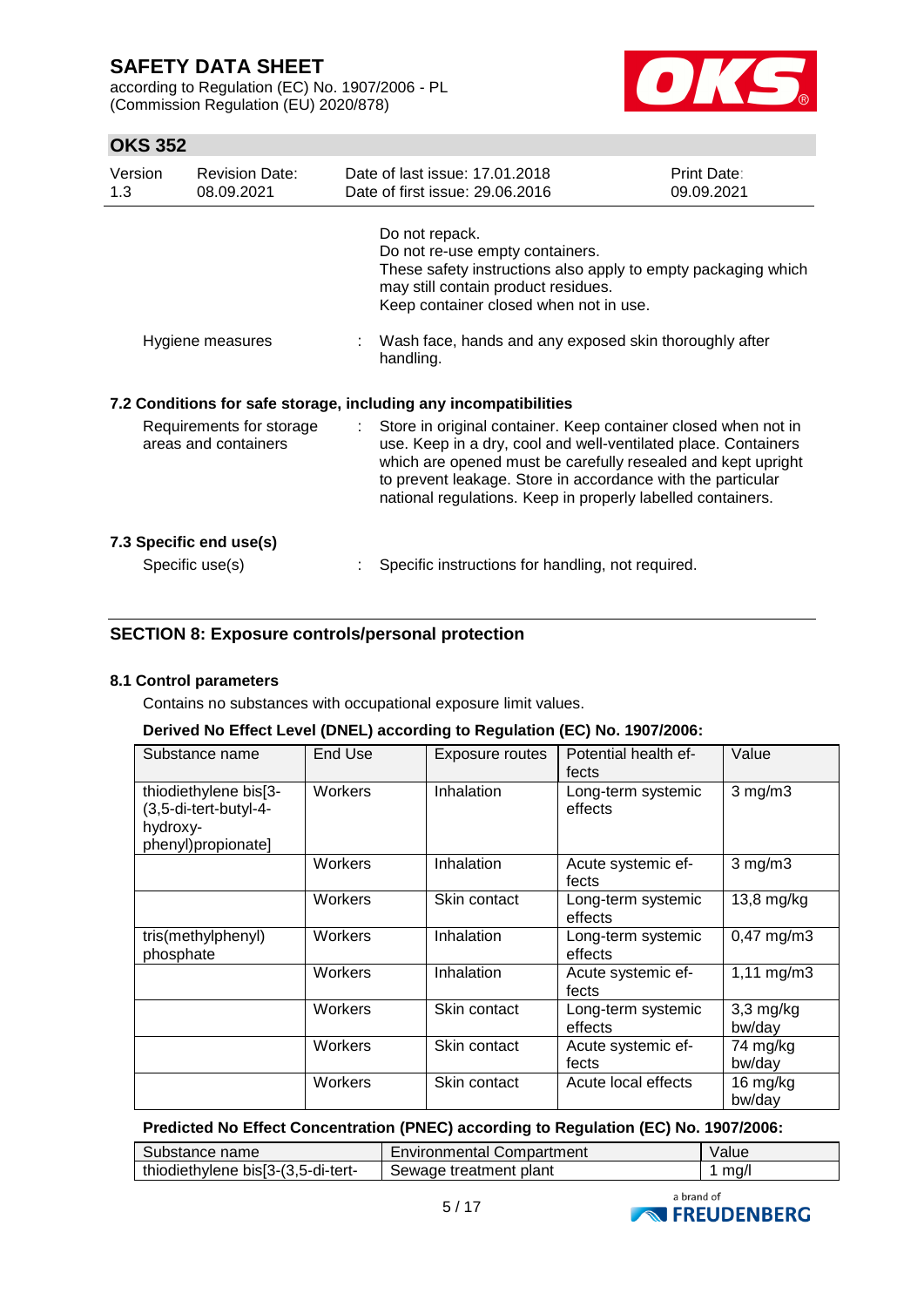according to Regulation (EC) No. 1907/2006 - PL (Commission Regulation (EU) 2020/878)



### **OKS 352**

| Version | <b>Revision Date:</b> | Date of last issue: 17.01.2018  | <b>Print Date:</b> |
|---------|-----------------------|---------------------------------|--------------------|
| 1.3     | 08.09.2021            | Date of first issue: 29,06,2016 | 09.09.2021         |

| butyl-4-<br>hydroxyphenyl)propionate] |                          |                   |
|---------------------------------------|--------------------------|-------------------|
| tris(methylphenyl) phosphate          | Fresh water              | $0,000146$ mg/l   |
|                                       | Marine water             | $< 0,000015$ mg/l |
|                                       | Intermittent use/release | 100 mg/l          |
|                                       | Fresh water sediment     | $0,404$ mg/kg     |
|                                       | Marine sediment          | 0,00404 mg/kg     |
|                                       | Soil                     | $0,052$ mg/kg     |

#### **8.2 Exposure controls**

#### **Engineering measures**

Handle only in a place equipped with local exhaust (or other appropriate exhaust).

| Personal protective equipment                                         |                                                                                                                                                                                                                                                                                                                                             |
|-----------------------------------------------------------------------|---------------------------------------------------------------------------------------------------------------------------------------------------------------------------------------------------------------------------------------------------------------------------------------------------------------------------------------------|
| Eye protection                                                        | Safety glasses with side-shields                                                                                                                                                                                                                                                                                                            |
| Hand protection<br>Material<br>Break through time<br>Protective index | butyl-rubber<br>$> 10$ min<br>$\therefore$ Class 1                                                                                                                                                                                                                                                                                          |
| Remarks                                                               | Wear protective gloves. The break through time depends<br>amongst other things on the material, the thickness and the<br>type of glove and therefore has to be measured for each<br>case.<br>The selected protective gloves have to satisfy the specifica-<br>tions of Regulation (EU) 2016/425 and the standard EN 374<br>derived from it. |
| Respiratory protection                                                | Not required; except in case of aerosol formation.                                                                                                                                                                                                                                                                                          |
| Filter type                                                           | Filter type A-P                                                                                                                                                                                                                                                                                                                             |
| Protective measures                                                   | The type of protective equipment must be selected according<br>to the concentration and amount of the dangerous substance<br>at the specific workplace.<br>Choose body protection in relation to its type, to the concen-<br>tration and amount of dangerous substances, and to the spe-<br>cific work-place.                               |

### **SECTION 9: Physical and chemical properties**

#### **9.1 Information on basic physical and chemical properties**

| Physical state | $:$ liquid |
|----------------|------------|
| Colour         | $:$ yellow |

Odour : characteristic

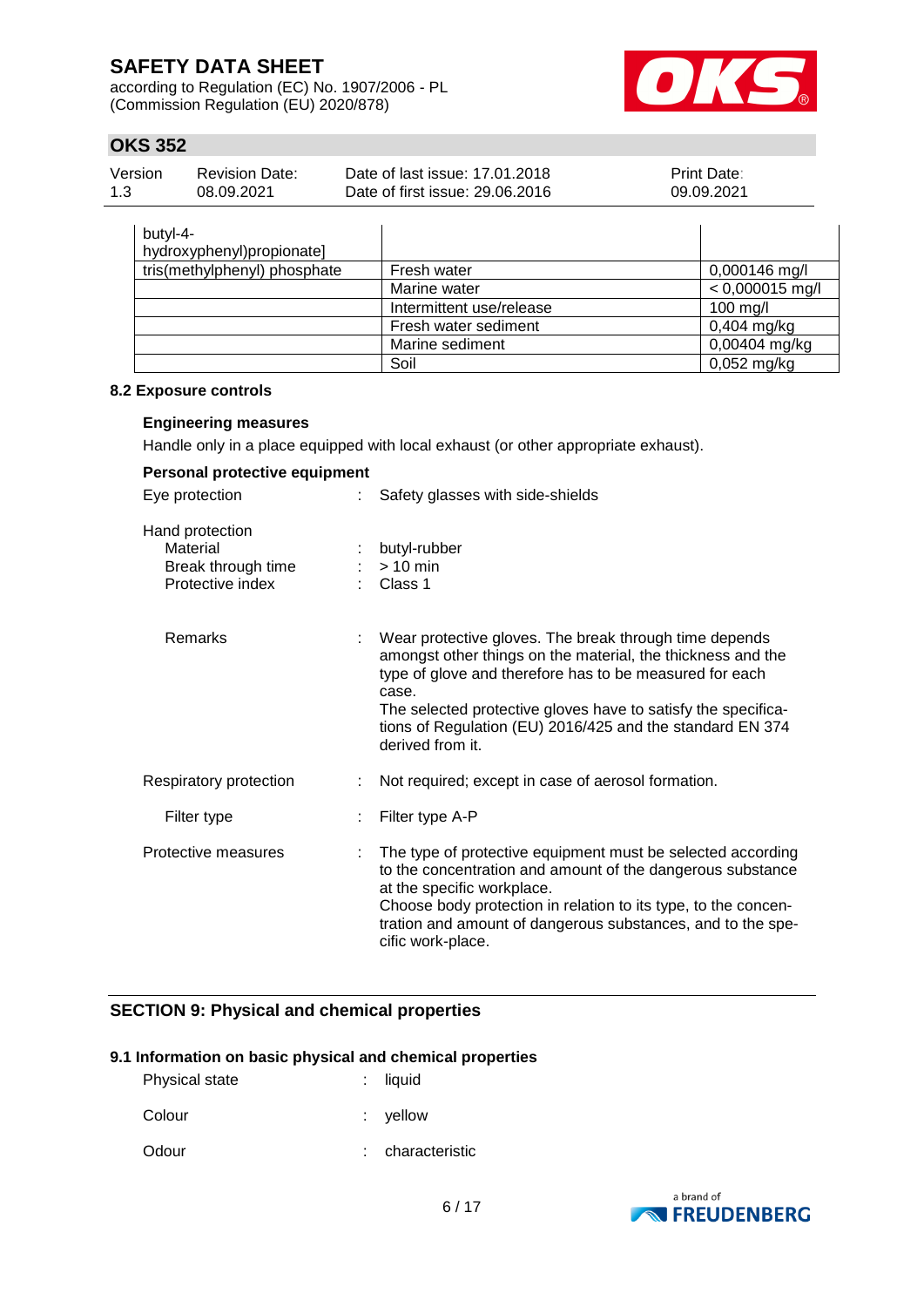according to Regulation (EC) No. 1907/2006 - PL (Commission Regulation (EU) 2020/878)



### **OKS 352**

| Version<br>1.3 |                     | <b>Revision Date:</b><br>08.09.2021                   |                               | Date of last issue: 17.01.2018<br>Date of first issue: 29.06.2016    | Print Date:<br>09.09.2021 |
|----------------|---------------------|-------------------------------------------------------|-------------------------------|----------------------------------------------------------------------|---------------------------|
|                |                     | Odour Threshold                                       | ÷                             | No data available                                                    |                           |
|                |                     | Melting point/range                                   |                               | : No data available                                                  |                           |
|                |                     | Boiling point/boiling range                           | ÷.                            | 245 °C (1.013 hPa)                                                   |                           |
|                | Flammability        |                                                       |                               | Not applicable                                                       |                           |
|                |                     | Upper explosion limit / Upper<br>flammability limit   | ÷                             | No data available                                                    |                           |
|                |                     | Lower explosion limit / Lower :<br>flammability limit |                               | No data available                                                    |                           |
|                | Flash point         |                                                       |                               | : 264 °C<br>Method: DIN 51758                                        |                           |
|                |                     | Auto-ignition temperature                             | ÷                             | No data available                                                    |                           |
|                | ture                | Decomposition temperature<br>Decomposition tempera-   | ÷                             | No data available                                                    |                           |
|                | pH                  |                                                       |                               | Not applicable<br>substance/mixture is non-polar/aprotic             |                           |
|                | Viscosity           |                                                       |                               |                                                                      |                           |
|                |                     | Viscosity, dynamic                                    | $\mathbb{R}^n$                | No data available                                                    |                           |
|                |                     | Viscosity, kinematic                                  | ÷                             | 260 mm2/s (40 °C)                                                    |                           |
|                | Solubility(ies)     | Water solubility                                      |                               | : immiscible                                                         |                           |
|                |                     | Solubility in other solvents : No data available      |                               |                                                                      |                           |
|                | octanol/water       | Partition coefficient: n-                             |                               | : No data available                                                  |                           |
|                |                     | Vapour pressure                                       | $\mathcal{I}^{\mathcal{I}}$ . | < 0,01 hPa (20 $^{\circ}$ C)                                         |                           |
|                |                     | Relative density                                      |                               | 0,89(20 °C)<br>Reference substance: Water<br>The value is calculated |                           |
|                | Density             |                                                       | $\mathbb{Z}^{\mathbb{Z}}$     | $0,89$ g/cm3<br>(20 °C)                                              |                           |
|                | <b>Bulk density</b> |                                                       |                               | No data available                                                    |                           |

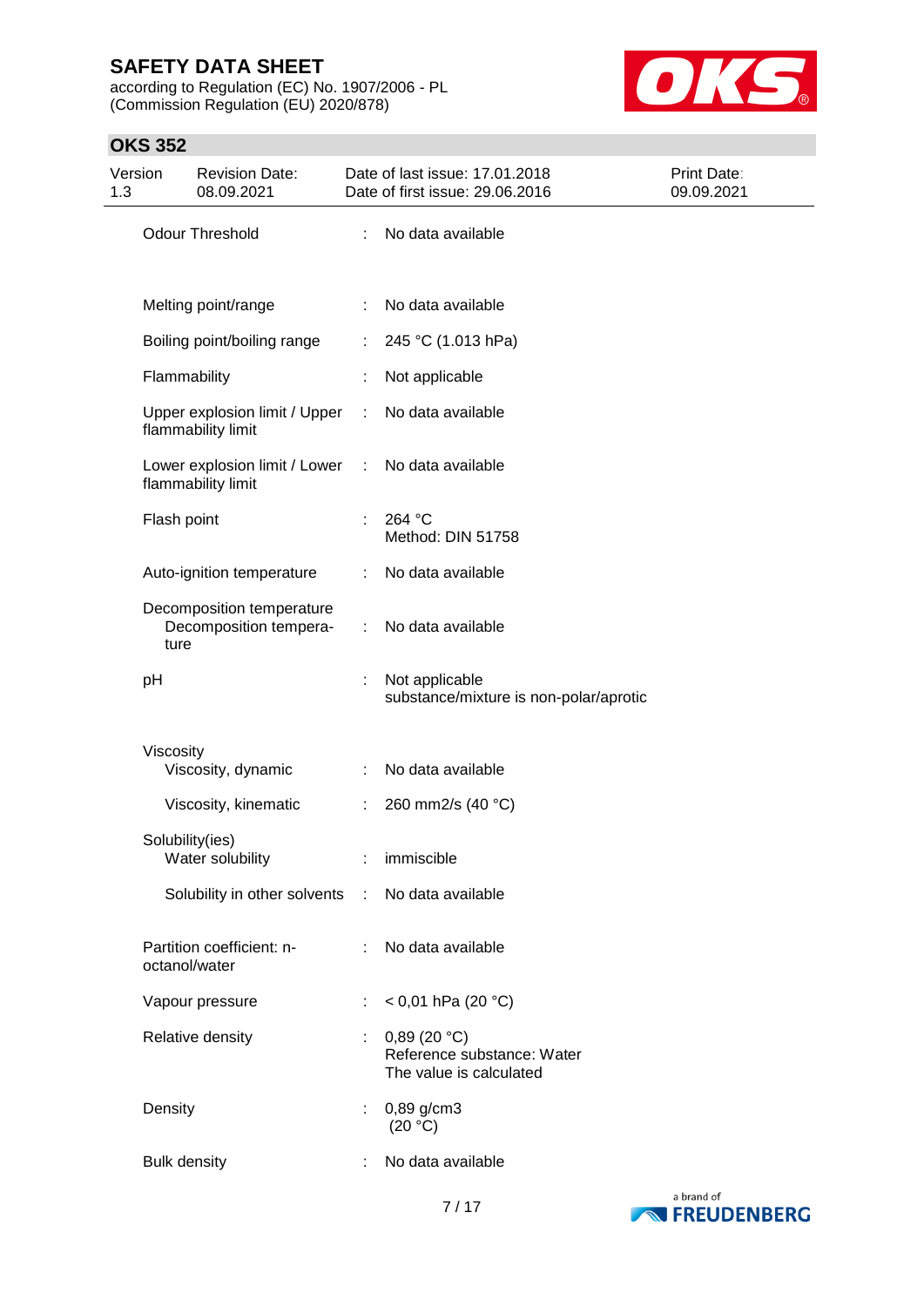according to Regulation (EC) No. 1907/2006 - PL (Commission Regulation (EU) 2020/878)



### **OKS 352**

| Version<br>1.3 |                   | <b>Revision Date:</b><br>08.09.2021 |                           | Date of last issue: 17.01.2018<br>Date of first issue: 29.06.2016 | Print Date:<br>09.09.2021 |
|----------------|-------------------|-------------------------------------|---------------------------|-------------------------------------------------------------------|---------------------------|
|                |                   | Relative vapour density             | $\mathbb{R}^{\mathbb{Z}}$ | No data available                                                 |                           |
|                |                   | 9.2 Other information               |                           |                                                                   |                           |
|                | <b>Explosives</b> |                                     | ÷                         | Not explosive                                                     |                           |
|                |                   | Oxidizing properties                | ÷.                        | No data available                                                 |                           |
|                | Self-ignition     |                                     | ÷                         | No data available                                                 |                           |
|                |                   | Metal corrosion rate                | ÷.                        | Not corrosive to metals                                           |                           |
|                |                   | Evaporation rate                    | ÷.                        | No data available                                                 |                           |
|                |                   | Sublimation point                   | ÷.                        | No data available                                                 |                           |
|                |                   |                                     |                           |                                                                   |                           |

### **SECTION 10: Stability and reactivity**

# **10.1 Reactivity** No hazards to be specially mentioned. **10.2 Chemical stability** Stable under normal conditions. **10.3 Possibility of hazardous reactions** Hazardous reactions : No dangerous reaction known under conditions of normal use. **10.4 Conditions to avoid** Conditions to avoid : No conditions to be specially mentioned. **10.5 Incompatible materials** Materials to avoid : No materials to be especially mentioned. **10.6 Hazardous decomposition products** No decomposition if stored and applied as directed.

### **SECTION 11: Toxicological information**

### **11.1 Information on toxicological effects**

#### **Acute toxicity**

#### **Product:**

| Acute oral toxicity       | : Remarks: This information is not available. |
|---------------------------|-----------------------------------------------|
| Acute inhalation toxicity | : Remarks: This information is not available. |

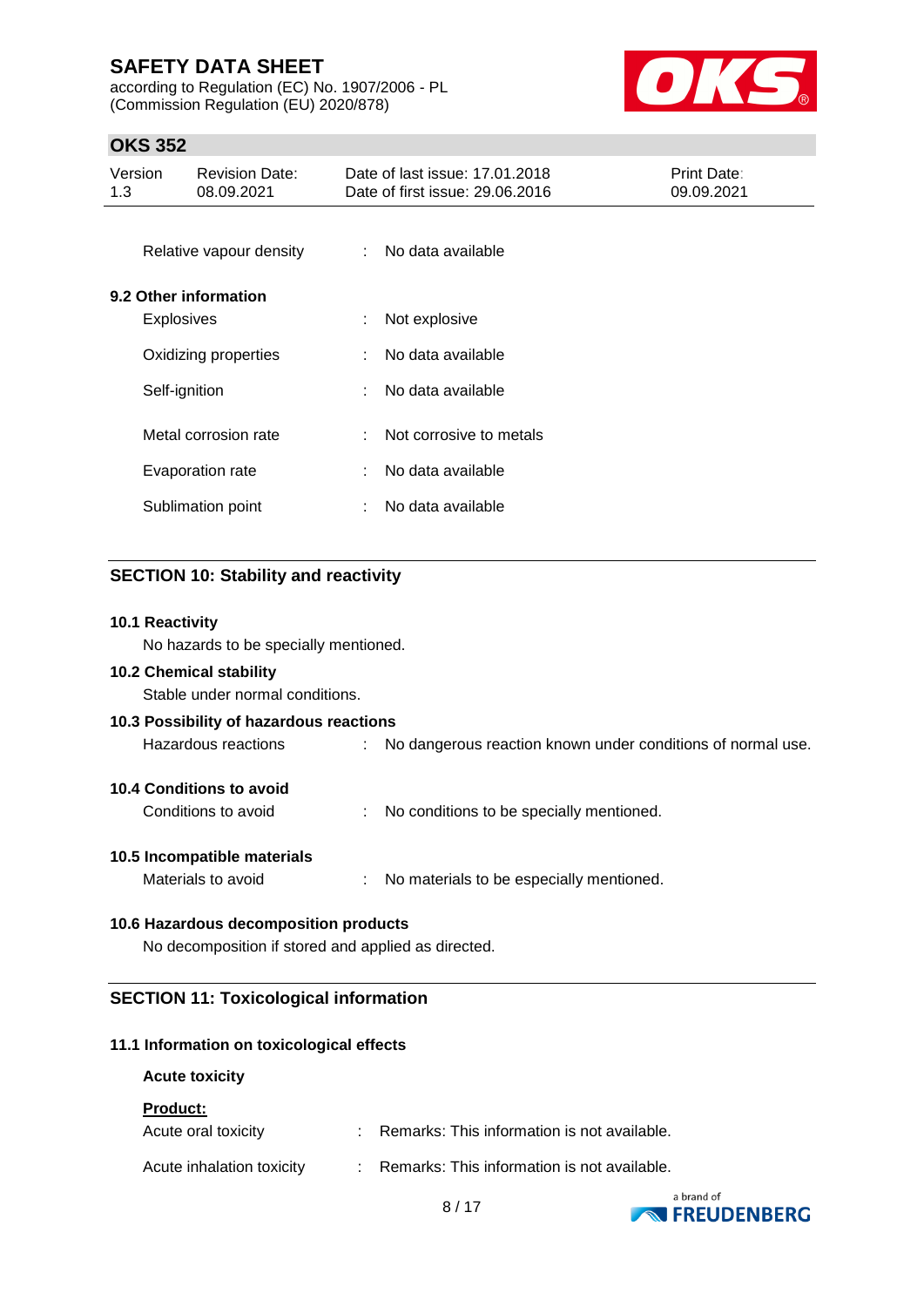according to Regulation (EC) No. 1907/2006 - PL (Commission Regulation (EU) 2020/878)



### **OKS 352**

| Version<br>1.3 | <b>Revision Date:</b><br>08.09.2021 |   | Date of last issue: 17.01.2018<br>Date of first issue: 29.06.2016                                                                                       | Print Date:<br>09.09.2021 |
|----------------|-------------------------------------|---|---------------------------------------------------------------------------------------------------------------------------------------------------------|---------------------------|
|                |                                     |   |                                                                                                                                                         |                           |
|                | Acute dermal toxicity               |   | : Remarks: This information is not available.                                                                                                           |                           |
|                | Components:                         |   |                                                                                                                                                         |                           |
|                | tris(methylphenyl) phosphate:       |   |                                                                                                                                                         |                           |
|                | Acute oral toxicity                 |   | LD50 (Rat): $> 20.000$ mg/kg                                                                                                                            |                           |
|                | Acute inhalation toxicity           | ÷ | LC50 (Rat): 11,1 mg/l<br>Exposure time: 4 h<br>Test atmosphere: dust/mist<br>Assessment: The substance or mixture has no acute inhala-<br>tion toxicity |                           |
|                | Acute dermal toxicity               |   | : LD50 (Rabbit): $> 10.000$ mg/kg                                                                                                                       |                           |
|                | <b>Skin corrosion/irritation</b>    |   |                                                                                                                                                         |                           |
|                | Product:                            |   |                                                                                                                                                         |                           |
|                | Remarks                             |   | This information is not available.                                                                                                                      |                           |
|                | Components:                         |   |                                                                                                                                                         |                           |
|                | tris(methylphenyl) phosphate:       |   |                                                                                                                                                         |                           |
| Species        |                                     |   | Rabbit                                                                                                                                                  |                           |
|                | Assessment                          |   | No skin irritation                                                                                                                                      |                           |
| Result         |                                     |   | No skin irritation                                                                                                                                      |                           |
|                | Serious eye damage/eye irritation   |   |                                                                                                                                                         |                           |
|                | <b>Product:</b>                     |   |                                                                                                                                                         |                           |
|                | Remarks                             |   | This information is not available.                                                                                                                      |                           |
|                | Components:                         |   |                                                                                                                                                         |                           |
|                | tris(methylphenyl) phosphate:       |   |                                                                                                                                                         |                           |
| Species        |                                     |   | Rabbit                                                                                                                                                  |                           |
|                | Assessment                          |   | No eye irritation                                                                                                                                       |                           |
| Result         |                                     |   | No eye irritation                                                                                                                                       |                           |
|                | Respiratory or skin sensitisation   |   |                                                                                                                                                         |                           |
|                | <b>Product:</b>                     |   |                                                                                                                                                         |                           |
|                | Remarks                             | ÷ | This information is not available.                                                                                                                      |                           |
|                | Components:                         |   |                                                                                                                                                         |                           |
|                | tris(methylphenyl) phosphate:       |   |                                                                                                                                                         |                           |
|                | Assessment                          |   | Does not cause skin sensitisation.                                                                                                                      |                           |
|                |                                     |   |                                                                                                                                                         |                           |

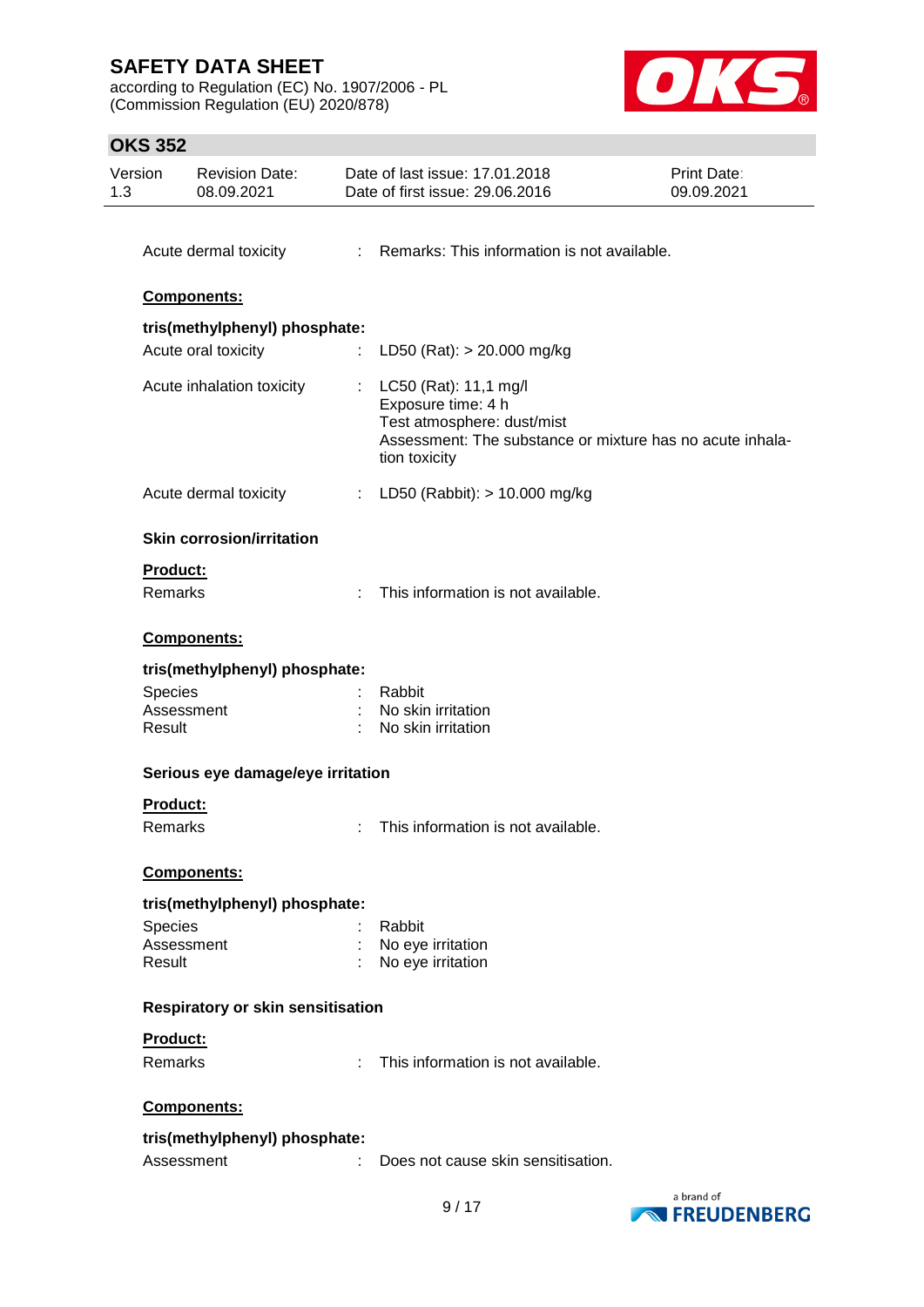according to Regulation (EC) No. 1907/2006 - PL (Commission Regulation (EU) 2020/878)



### **OKS 352**

| Version<br>1.3 |                             | <b>Revision Date:</b><br>08.09.2021 |                           | Date of last issue: 17.01.2018<br>Date of first issue: 29.06.2016                                                         | Print Date:<br>09.09.2021 |
|----------------|-----------------------------|-------------------------------------|---------------------------|---------------------------------------------------------------------------------------------------------------------------|---------------------------|
|                | Result                      |                                     |                           | Does not cause skin sensitisation.                                                                                        |                           |
|                |                             | Germ cell mutagenicity              |                           |                                                                                                                           |                           |
|                | Product:                    |                                     |                           |                                                                                                                           |                           |
|                |                             | Genotoxicity in vitro               |                           | Remarks: No data available                                                                                                |                           |
|                |                             | Genotoxicity in vivo                |                           | Remarks: No data available                                                                                                |                           |
|                |                             | Carcinogenicity                     |                           |                                                                                                                           |                           |
|                | Product:                    |                                     |                           |                                                                                                                           |                           |
|                | <b>Remarks</b>              |                                     | t.                        | No data available                                                                                                         |                           |
|                |                             | <b>Reproductive toxicity</b>        |                           |                                                                                                                           |                           |
|                | <b>Product:</b>             |                                     |                           |                                                                                                                           |                           |
|                |                             | Effects on fertility                | t.                        | Remarks: No data available                                                                                                |                           |
|                | ment                        | Effects on foetal develop-          | $\mathbb{R}^{\mathbb{Z}}$ | Remarks: No data available                                                                                                |                           |
|                |                             | Components:                         |                           |                                                                                                                           |                           |
|                |                             | tris(methylphenyl) phosphate:       |                           |                                                                                                                           |                           |
|                | Reproductive toxicity - As- |                                     | <b>Service</b>            | - Fertility -                                                                                                             |                           |
|                | sessment                    |                                     |                           | Some evidence of adverse effects on sexual function and<br>fertility, and/or on development, based on animal experiments. |                           |
|                |                             | <b>STOT - single exposure</b>       |                           |                                                                                                                           |                           |
|                |                             | Components:                         |                           |                                                                                                                           |                           |
|                |                             | tris(methylphenyl) phosphate:       |                           |                                                                                                                           |                           |
|                | Assessment                  |                                     |                           | The substance or mixture is not classified as specific target<br>organ toxicant, single exposure.                         |                           |
|                |                             | <b>STOT - repeated exposure</b>     |                           |                                                                                                                           |                           |
|                |                             | Components:                         |                           |                                                                                                                           |                           |
|                |                             | tris(methylphenyl) phosphate:       |                           |                                                                                                                           |                           |
|                | Assessment                  |                                     |                           | The substance or mixture is not classified as specific target<br>organ toxicant, repeated exposure.                       |                           |
|                |                             | <b>Repeated dose toxicity</b>       |                           |                                                                                                                           |                           |
|                | Product:                    |                                     |                           |                                                                                                                           |                           |
|                | Remarks                     |                                     |                           | This information is not available.                                                                                        |                           |

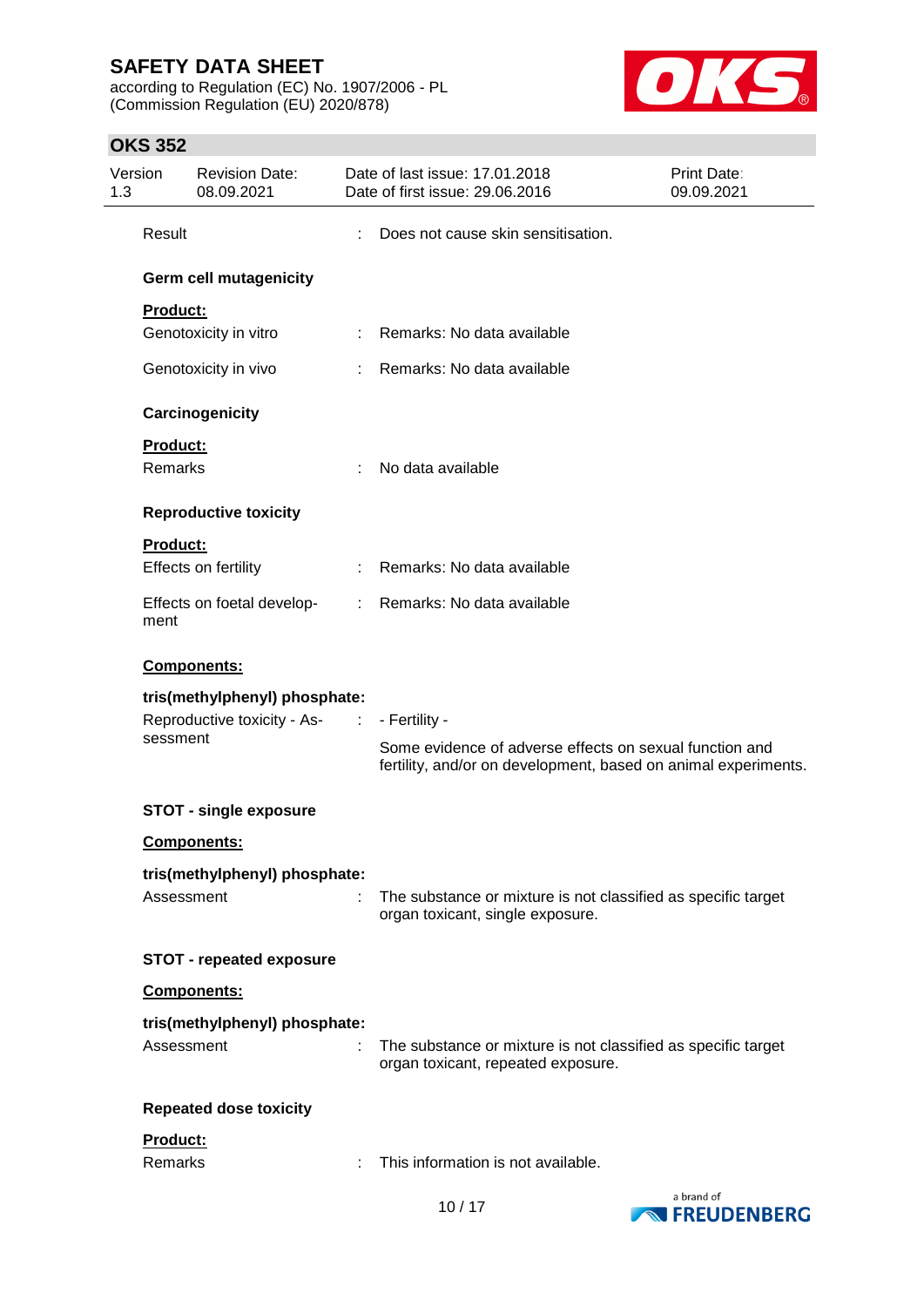according to Regulation (EC) No. 1907/2006 - PL (Commission Regulation (EU) 2020/878)



### **OKS 352**

| Version | Revision Date: | Date of last issue: 17.01.2018  | <b>Print Date:</b> |
|---------|----------------|---------------------------------|--------------------|
| 1.3     | 08.09.2021     | Date of first issue: 29.06.2016 | 09.09.2021         |

### **Aspiration toxicity**

#### **Product:**

This information is not available.

### **Components:**

#### **tris(methylphenyl) phosphate:**

No aspiration toxicity classification

#### **Further information**

#### **Product:**

Remarks : Information given is based on data on the components and the toxicology of similar products.

### **SECTION 12: Ecological information**

#### **12.1 Toxicity**

| <u>Product:</u>                                                                     |                                                                                                                                |
|-------------------------------------------------------------------------------------|--------------------------------------------------------------------------------------------------------------------------------|
| Toxicity to fish                                                                    | : Remarks: Harmful to aquatic organisms, may cause long-term<br>adverse effects in the aquatic environment.                    |
| Toxicity to daphnia and other : Remarks: No data available<br>aquatic invertebrates |                                                                                                                                |
| Toxicity to algae/aquatic<br>plants                                                 | : Remarks: No data available                                                                                                   |
| Toxicity to microorganisms                                                          | Remarks: No data available                                                                                                     |
| Components:                                                                         |                                                                                                                                |
| tris(methylphenyl) phosphate:                                                       |                                                                                                                                |
| Toxicity to fish                                                                    | LC50 (Oncorhynchus mykiss (rainbow trout)): 0,6 mg/l<br>Exposure time: 96 h<br>Test Type: static test                          |
| aquatic invertebrates                                                               | Toxicity to daphnia and other : EC50 (Daphnia magna (Water flea)): 0,146 mg/l<br>Exposure time: 48 h<br>Test Type: static test |
| M-Factor (Acute aquatic tox- : 1<br>icity)                                          |                                                                                                                                |

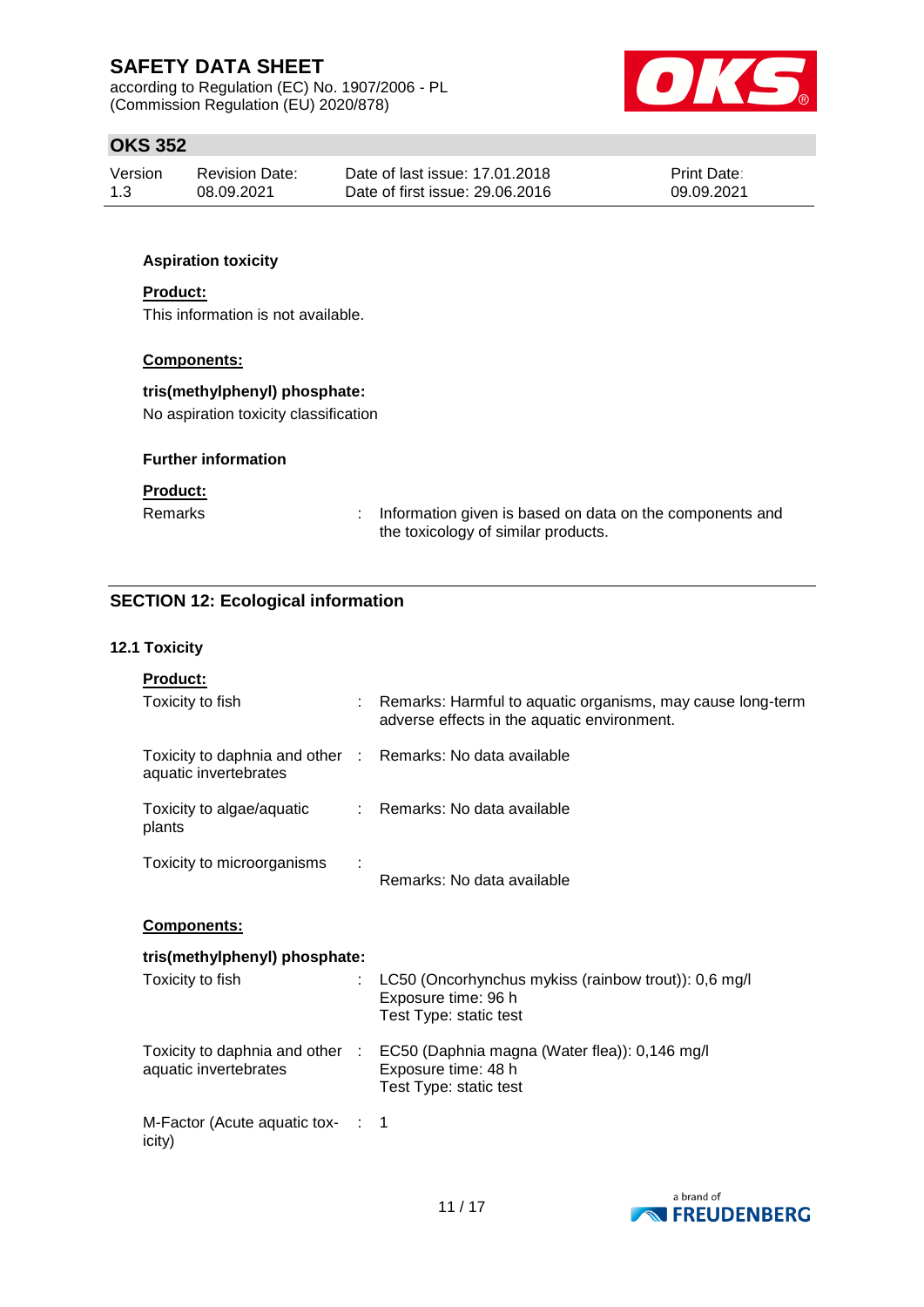according to Regulation (EC) No. 1907/2006 - PL (Commission Regulation (EU) 2020/878)



# **OKS 352**

|     | OKS 352         |                                                    |   |                                                                                                                                                                                                                         |                           |
|-----|-----------------|----------------------------------------------------|---|-------------------------------------------------------------------------------------------------------------------------------------------------------------------------------------------------------------------------|---------------------------|
| 1.3 | Version         | <b>Revision Date:</b><br>08.09.2021                |   | Date of last issue: 17.01.2018<br>Date of first issue: 29.06.2016                                                                                                                                                       | Print Date:<br>09.09.2021 |
|     | icity)          | Toxicity to fish (Chronic tox-                     | ÷ | NOEC: 0,01 mg/l<br>Exposure time: 28 d<br>Species: Jordanella floridae (flagfish)<br>Test Type: semi-static test                                                                                                        |                           |
|     | toxicity)       | M-Factor (Chronic aquatic                          |   | $\therefore$ 1                                                                                                                                                                                                          |                           |
|     |                 | 12.2 Persistence and degradability                 |   |                                                                                                                                                                                                                         |                           |
|     | <b>Product:</b> |                                                    |   |                                                                                                                                                                                                                         |                           |
|     |                 | Biodegradability                                   |   | Remarks: No data available                                                                                                                                                                                              |                           |
|     | ity             | Physico-chemical removabil- :                      |   | Remarks: No data available                                                                                                                                                                                              |                           |
|     |                 | 12.3 Bioaccumulative potential                     |   |                                                                                                                                                                                                                         |                           |
|     | Product:        |                                                    |   |                                                                                                                                                                                                                         |                           |
|     |                 | <b>Bioaccumulation</b>                             |   | Remarks: This mixture contains no substance considered to<br>be persistent, bioaccumulating and toxic (PBT).<br>This mixture contains no substance considered to be very<br>persistent and very bioaccumulating (vPvB). |                           |
|     |                 | Components:                                        |   |                                                                                                                                                                                                                         |                           |
|     |                 | tris(methylphenyl) phosphate:                      |   |                                                                                                                                                                                                                         |                           |
|     |                 | Partition coefficient: n-<br>octanol/water         |   | log Pow: 5,93                                                                                                                                                                                                           |                           |
|     |                 | 12.4 Mobility in soil                              |   |                                                                                                                                                                                                                         |                           |
|     | Product:        |                                                    |   |                                                                                                                                                                                                                         |                           |
|     | <b>Mobility</b> |                                                    |   | Remarks: No data available                                                                                                                                                                                              |                           |
|     |                 |                                                    |   |                                                                                                                                                                                                                         |                           |
|     |                 | Distribution among environ-<br>mental compartments |   | Remarks: No data available                                                                                                                                                                                              |                           |
|     |                 | 12.5 Results of PBT and vPvB assessment            |   |                                                                                                                                                                                                                         |                           |
|     | Product:        |                                                    |   |                                                                                                                                                                                                                         |                           |

| Assessment | : This substance/mixture contains no components considered<br>to be either persistent, bioaccumulative and toxic (PBT), or |
|------------|----------------------------------------------------------------------------------------------------------------------------|
|            | very persistent and very bioaccumulative (vPvB) at levels of<br>$0.1\%$ or higher                                          |

### **Components:**

| tris(methylphenyl) phosphate: |                                                          |  |
|-------------------------------|----------------------------------------------------------|--|
| Assessment                    | : Non-classified PBT substance. Non-classified vPvB sub- |  |

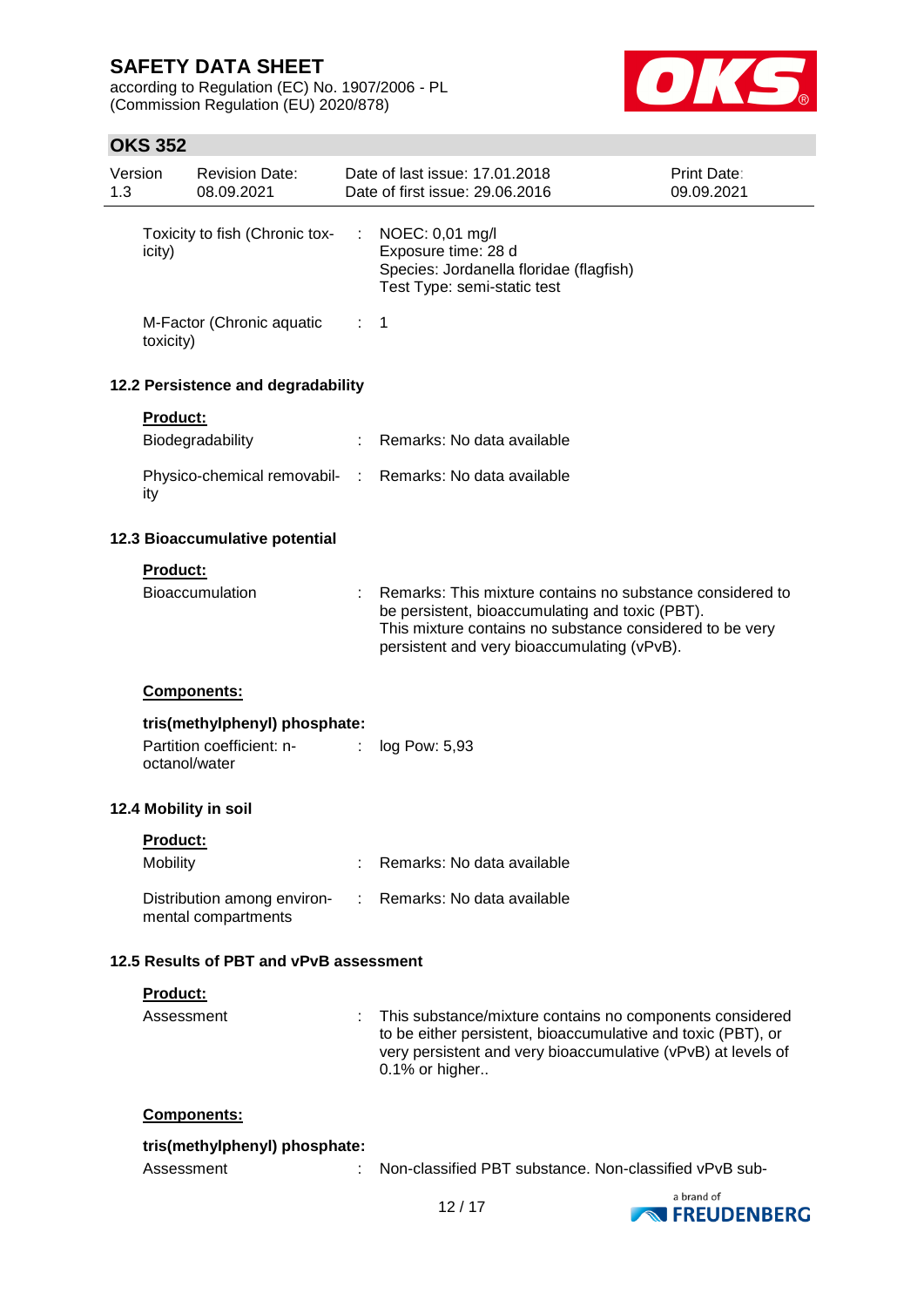according to Regulation (EC) No. 1907/2006 - PL (Commission Regulation (EU) 2020/878)



### **OKS 352**

| Version | <b>Revision Date:</b> | Date of last issue: 17.01.2018  | <b>Print Date:</b> |
|---------|-----------------------|---------------------------------|--------------------|
| 1.3     | 08.09.2021            | Date of first issue: 29,06,2016 | 09.09.2021         |

stance.

#### **12.6 Endocrine disrupting properties**

#### **Product:**

| Assessment | : The substance/mixture does not contain components consid-<br>ered to have endocrine disrupting properties according to<br>REACH Article 57(f) or Commission Delegated regulation<br>(EU) 2017/2100 or Commission Regulation (EU) 2018/605 at<br>levels of 0.1% or higher. |
|------------|-----------------------------------------------------------------------------------------------------------------------------------------------------------------------------------------------------------------------------------------------------------------------------|
|------------|-----------------------------------------------------------------------------------------------------------------------------------------------------------------------------------------------------------------------------------------------------------------------------|

### **12.7 Other adverse effects**

### **Product:**

| Additional ecological infor- | Harmful to aquatic life with long lasting effects. |
|------------------------------|----------------------------------------------------|
| mation                       |                                                    |

### **SECTION 13: Disposal considerations**

#### **13.1 Waste treatment methods**

| Product                | The product should not be allowed to enter drains, water<br>courses or the soil.<br>Do not dispose of with domestic refuse.<br>Dispose of as hazardous waste in compliance with local and<br>national regulations. |
|------------------------|--------------------------------------------------------------------------------------------------------------------------------------------------------------------------------------------------------------------|
|                        | Waste codes should be assigned by the user based on the<br>application for which the product was used.                                                                                                             |
| Contaminated packaging | Packaging that is not properly emptied must be disposed of as<br>the unused product.<br>Dispose of waste product or used containers according to<br>local regulations.                                             |
|                        | The following Waste Codes are only suggestions:                                                                                                                                                                    |
| Waste Code             | unused product<br>13 02 06*, synthetic engine, gear and lubricating oils                                                                                                                                           |
|                        | uncleaned packagings<br>15 01 10, packaging containing residues of or contaminated<br>by hazardous substances                                                                                                      |

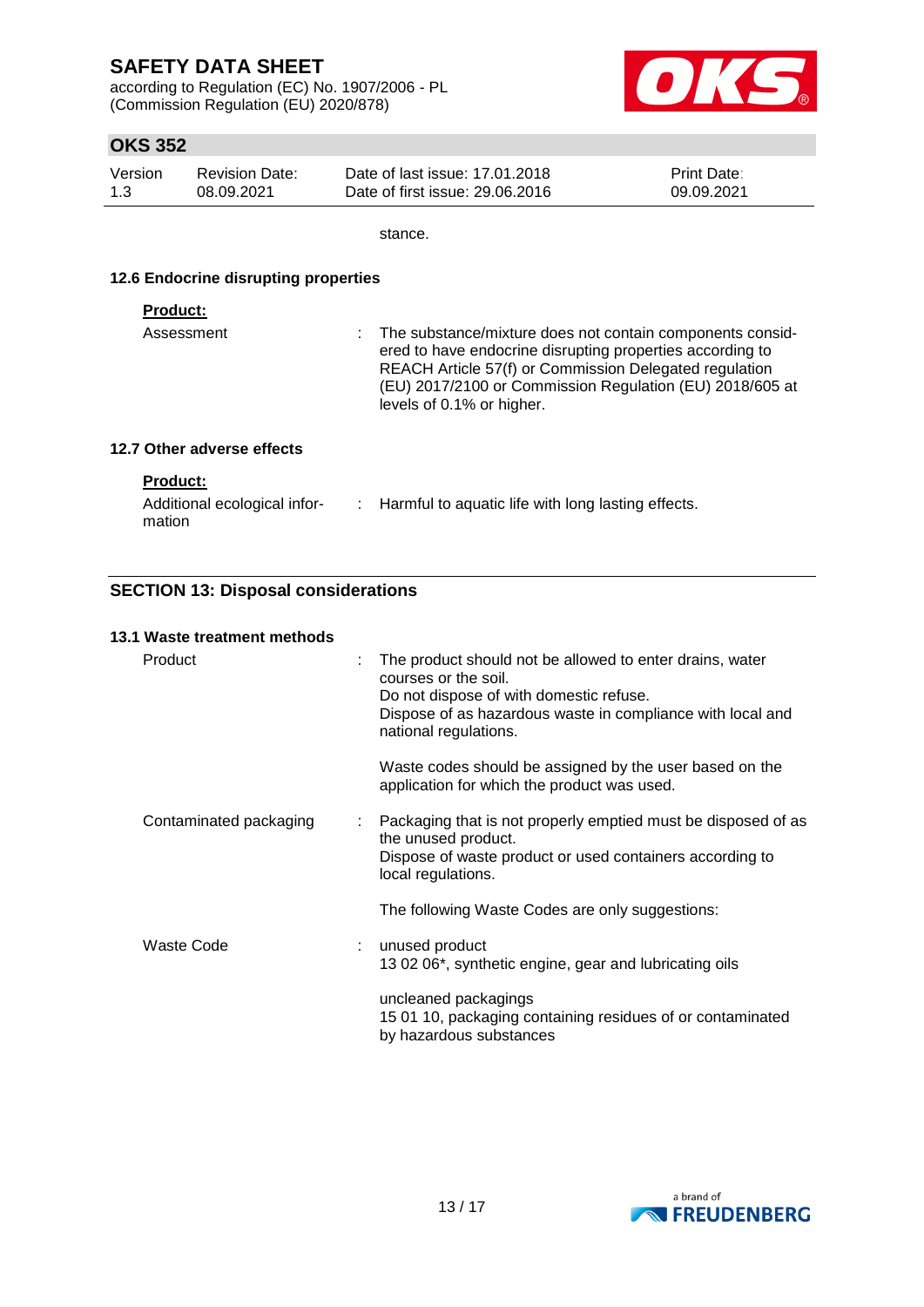according to Regulation (EC) No. 1907/2006 - PL (Commission Regulation (EU) 2020/878)



### **OKS 352**

| Version | <b>Revision Date:</b> | Date of last issue: 17,01,2018  | <b>Print Date:</b> |
|---------|-----------------------|---------------------------------|--------------------|
| 1.3     | 08.09.2021            | Date of first issue: 29.06.2016 | 09.09.2021         |

### **SECTION 14: Transport information**

### **14.1 UN number or ID number**

Not regulated as a dangerous good

#### **14.2 UN proper shipping name**

Not regulated as a dangerous good

#### **14.3 Transport hazard class(es)**

Not regulated as a dangerous good

### **14.4 Packing group**

Not regulated as a dangerous good

### **14.5 Environmental hazards**

Not regulated as a dangerous good

### **14.6 Special precautions for user**

Not applicable

### **14.7 Maritime transport in bulk according to IMO instruments**

Remarks : Not applicable for product as supplied.

### **SECTION 15: Regulatory information**

#### **15.1 Safety, health and environmental regulations/legislation specific for the substance or mixture**

| REACH - Restrictions on the manufacture, placing on<br>the market and use of certain dangerous substances,<br>preparations and articles (Annex XVII) |               | Conditions of restriction for the fol-<br>lowing entries should be considered:<br>Number on list 3                             |
|------------------------------------------------------------------------------------------------------------------------------------------------------|---------------|--------------------------------------------------------------------------------------------------------------------------------|
| REACH - Candidate List of Substances of Very High<br>Concern for Authorisation (Article 59).<br>(EU SVHC)                                            | ÷.            | This product does not contain sub-<br>stances of very high concern (Regu-<br>lation (EC) No 1907/2006 (REACH),<br>Article 57). |
| REACH - List of substances subject to authorisation<br>(Annex XIV)<br>(EU. REACH - Annex XIV)                                                        |               | Not applicable                                                                                                                 |
| Regulation (EC) No 1005/2009 on substances that de-<br>plete the ozone layer<br>(EC 1005/2009)                                                       |               | Not applicable                                                                                                                 |
| Regulation (EU) 2019/1021 on persistent organic pollu-<br>tants (recast)<br>(EU POP)                                                                 | $\mathcal{L}$ | Not applicable                                                                                                                 |
| Regulation (EC) No 649/2012 of the European Parlia-<br>ment and the Council concerning the export and import<br>of dangerous chemicals<br>(EU PIC)   | ÷.            | Not applicable                                                                                                                 |

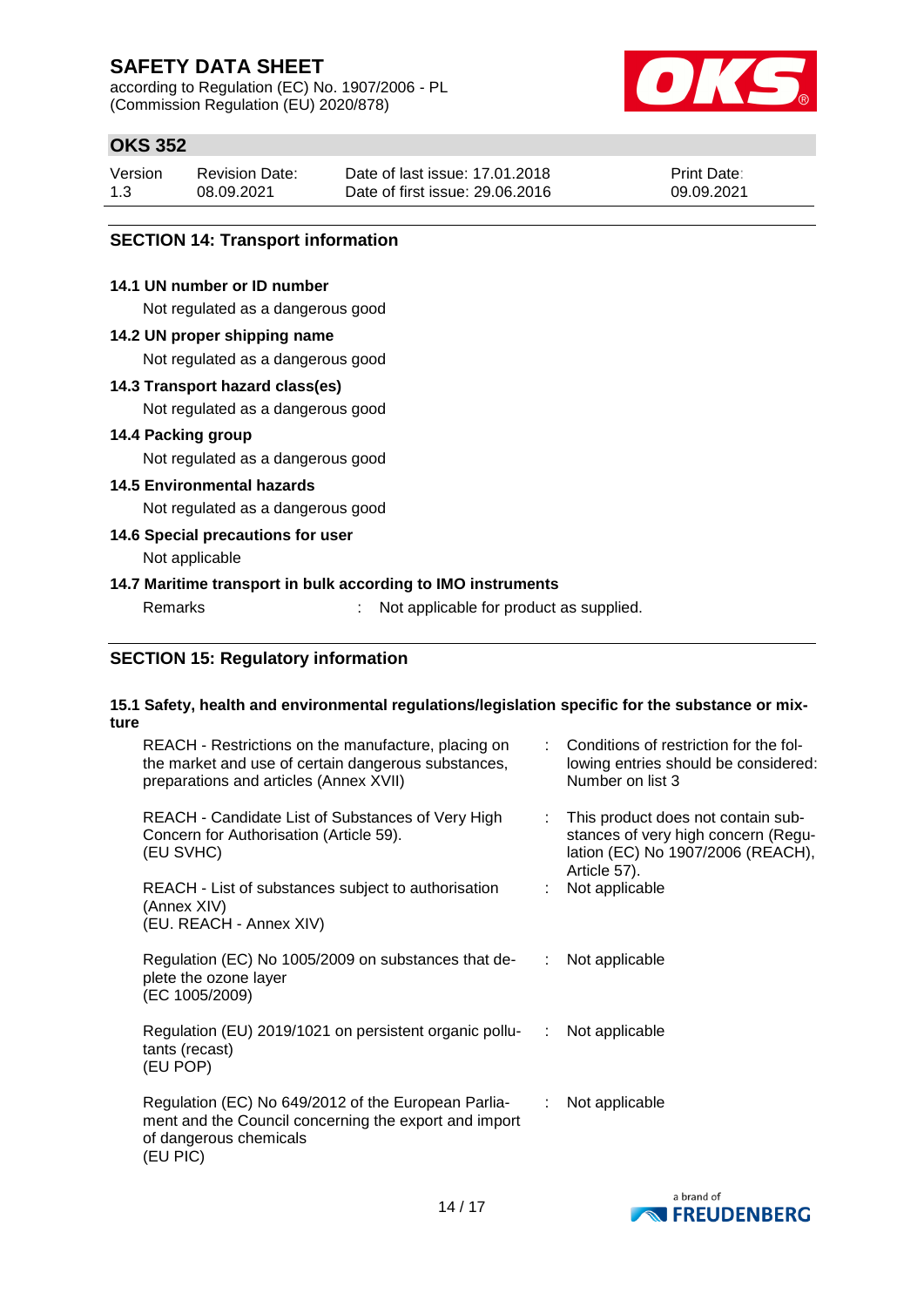according to Regulation (EC) No. 1907/2006 - PL (Commission Regulation (EU) 2020/878)



### **OKS 352**

| Version<br>1.3 | <b>Revision Date:</b><br>08.09.2021                                                                | Date of last issue: 17.01.2018<br>Date of first issue: 29.06.2016 | Print Date:<br>09.09.2021 |
|----------------|----------------------------------------------------------------------------------------------------|-------------------------------------------------------------------|---------------------------|
|                | explosives precursors                                                                              | Regulation (EU) 2019/1148 on the marketing and use of :           | Not applicable            |
| stances.       | Parliament and of the Council on the control of<br>major-accident hazards involving dangerous sub- | Seveso III: Directive 2012/18/EU of the European :                | Not applicable            |

Volatile organic compounds : Directive 2010/75/EU of 24 November 2010 on industrial emissions (integrated pollution prevention and control) Not applicable

### **Other regulations:**

Act of 25 February 2011 on chemical substances and their mixtures (i.e. Journal of Laws of 2019, No. 0, item 1225)

Regulation (EC) No 1272/2008 of the European Parliament and of the Council of 16 December 2008 on classification, labelling and packaging of substances and mixtures, amending and repealing Directives 67/548/EEC and 1999/45/EC, and amending Regulation (EC) No 1907/2006 (Official Journal of the European Union L 353 from 31.12.2008) with further adaptation to technical progress (ATP).

Regulation (EC) No 1907/2006 of the European Parliament and of the Council of 18 December 2006 concerning the Registration, Evaluation, Authorisation and Restriction of Chemicals (REACH), establishing a European Chemicals Agency, amending Directive 1999/45/EC and repealing Council Regulation (EEC) No 793/93 and Commission Regulation (EC) No 1488/94 as well as Council Directive 76/769/EEC and Commission Directives 91/155/EEC, 93/67/EEC, 93/105/EC and 2000/21/EC (Official Journal of the European Union L 396 from 30.12.2006, as amended).

Commission Regulation (EU) 2015/830 of 28 May 2015 amending Regulation (EC) No 1907/2006 of the European Parliament and of the Council on the Registration, Evaluation, Authorisation and Restriction of Chemicals (REACH)

Ordinance of the Minister of Health of 10 August 2012 concerning the criteria and procedure of classification of chemical substances and their mixtures (consolidated text Dz. U. of 2015., pos. 208).

Ordinance of the Minister of Economy, Labour and Social Policy of 21st December 2005 concerning the basic requirements for personal protective equipment (Dz. U. Nr. 259, item 2173). Ordinance of the Minister of Labour and Social Policy of 12 June 2018 concerning the highest allowable concentrations and levels of the agents harmful for health in the workplace (Dz.U 2018 pos 1286, with later amendments).

Ordinance of the Minister of Health of 2nd February 2011 concerning tests and measurement of agents harmful for health in the workplace (Dz. U. Nr. 33, item 166 wraz z późn. zm.). Ordinance of the Minister of Health of 30th December 2004 on the health and safety of workers related to chemical agents at work (Dz. U. from 2005, Nr. 11, item 86, as amended). Act of 14 December 2012. on Waste (Journal of Laws of 2013. pos. 21, as amended).

Act of 13 June 2013. On packaging and packaging waste Journal. U. of 2013. Item. 888, as amended).

Ordinance of the Minister of Climate of 2nd January 2020 on Waste Catalog (Dz. U. 2020 item 10).

Ordinance of the Minister of Environment on the requirements for carrying out the process of thermal treatment of waste and how to deal with waste produced in the process. (Dz. U. of 2016., Pos. 108)

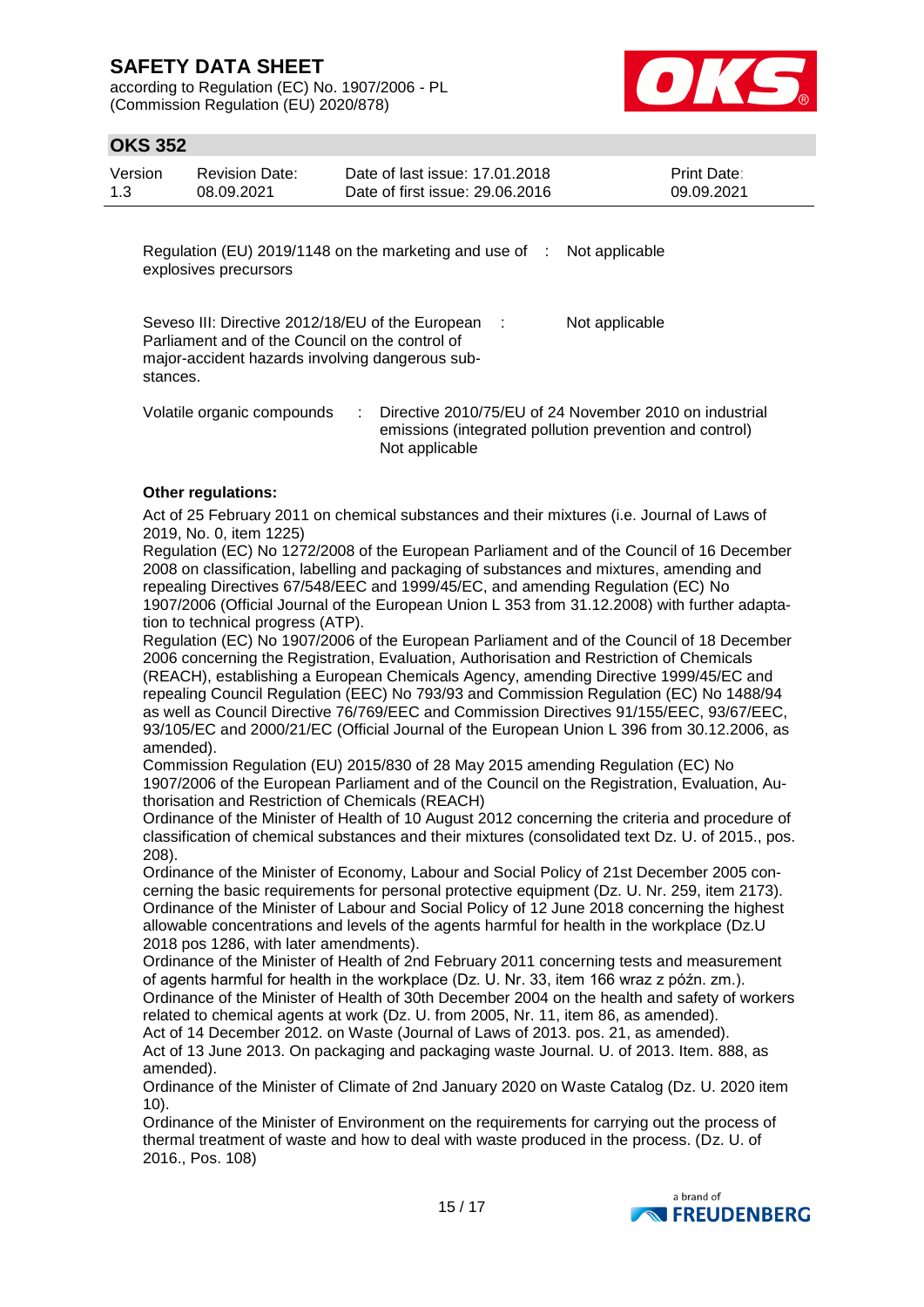according to Regulation (EC) No. 1907/2006 - PL (Commission Regulation (EU) 2020/878)



### **OKS 352**

| Version | Revision Date: | Date of last issue: 17.01.2018  | <b>Print Date:</b> |
|---------|----------------|---------------------------------|--------------------|
| 1.3     | 08.09.2021     | Date of first issue: 29.06.2016 | 09.09.2021         |

Act of 19 August 2011 on transport of dangerous goods (Dz. U. Nr. 227, item 1367, as amended).

Government Statement of 18 February 2019 on enforcing of changes Annexes A and B of European Agreement concerning international transport of dangerous goods by road (ADR) (Dz. U. 2019, item 769).

Ordinance of the Minister of Health of 20th April 2012 concerning labeling of containers of dangerous substances and dangerous mixtures and some mixtures ((consolidated text) Dz. U. z 2015 nr. 0 poz. 450).

Ordinance of the Minister of Health of 11th June 2012 concerning categories of dangerous substances and dangerous mixtures for which containers must be fitted with child-resistant fastenings and a tactile warning of danger (Dz. U. from 2012, item 688 as amended).

#### **15.2 Chemical safety assessment**

This information is not available.

### **SECTION 16: Other information**

#### **Full text of H-Statements**

| H <sub>361</sub> | : Suspected of damaging fertility or the unborn child.  |
|------------------|---------------------------------------------------------|
| H400             | $\therefore$ Very toxic to aquatic life.                |
| H410             | : Very toxic to aquatic life with long lasting effects. |

#### **Full text of other abbreviations**

ADN - European Agreement concerning the International Carriage of Dangerous Goods by Inland Waterways; ADR - European Agreement concerning the International Carriage of Dangerous Goods by Road; AIIC - Australian Inventory of Industrial Chemicals; ASTM - American Society for the Testing of Materials; bw - Body weight; CLP - Classification Labelling Packaging Regulation; Regulation (EC) No 1272/2008; CMR - Carcinogen, Mutagen or Reproductive Toxicant; DIN - Standard of the German Institute for Standardisation; DSL - Domestic Substances List (Canada); ECHA - European Chemicals Agency; EC-Number - European Community number; ECx - Concentration associated with x% response; ELx - Loading rate associated with x% response; EmS - Emergency Schedule; ENCS - Existing and New Chemical Substances (Japan); ErCx - Concentration associated with x% growth rate response; GHS - Globally Harmonized System; GLP - Good Laboratory Practice; IARC - International Agency for Research on Cancer; IATA - International Air Transport Association; IBC - International Code for the Construction and Equipment of Ships carrying Dangerous Chemicals in Bulk; IC50 - Half maximal inhibitory concentration; ICAO - International Civil Aviation Organization; IECSC - Inventory of Existing Chemical Substances in China; IMDG - International Maritime Dangerous Goods; IMO - International Maritime Organization; ISHL - Industrial Safety and Health Law (Japan); ISO - International Organisation for Standardization; KECI - Korea Existing Chemicals Inventory; LC50 - Lethal Concentration to 50 % of a test population; LD50 - Lethal Dose to 50% of a test population (Median Lethal Dose); MARPOL - International Convention for the Prevention of Pollution from Ships; n.o.s. - Not Otherwise Specified; NO(A)EC - No Observed (Adverse) Effect Concentration; NO(A)EL - No Observed (Adverse) Effect Level; NOELR - No Observable Effect Loading Rate; NZIoC - New Zealand Inventory of Chemicals; OECD - Organization for Economic Co-operation and Development; OPPTS - Office of Chemical Safety and Pollution Prevention; PBT - Persistent, Bioaccumulative and Toxic substance; PICCS - Philippines Inventory of Chemicals and Chemical Substances; (Q)SAR - (Quantitative) Structure Activity Relationship; REACH - Regulation (EC) No 1907/2006 of the European